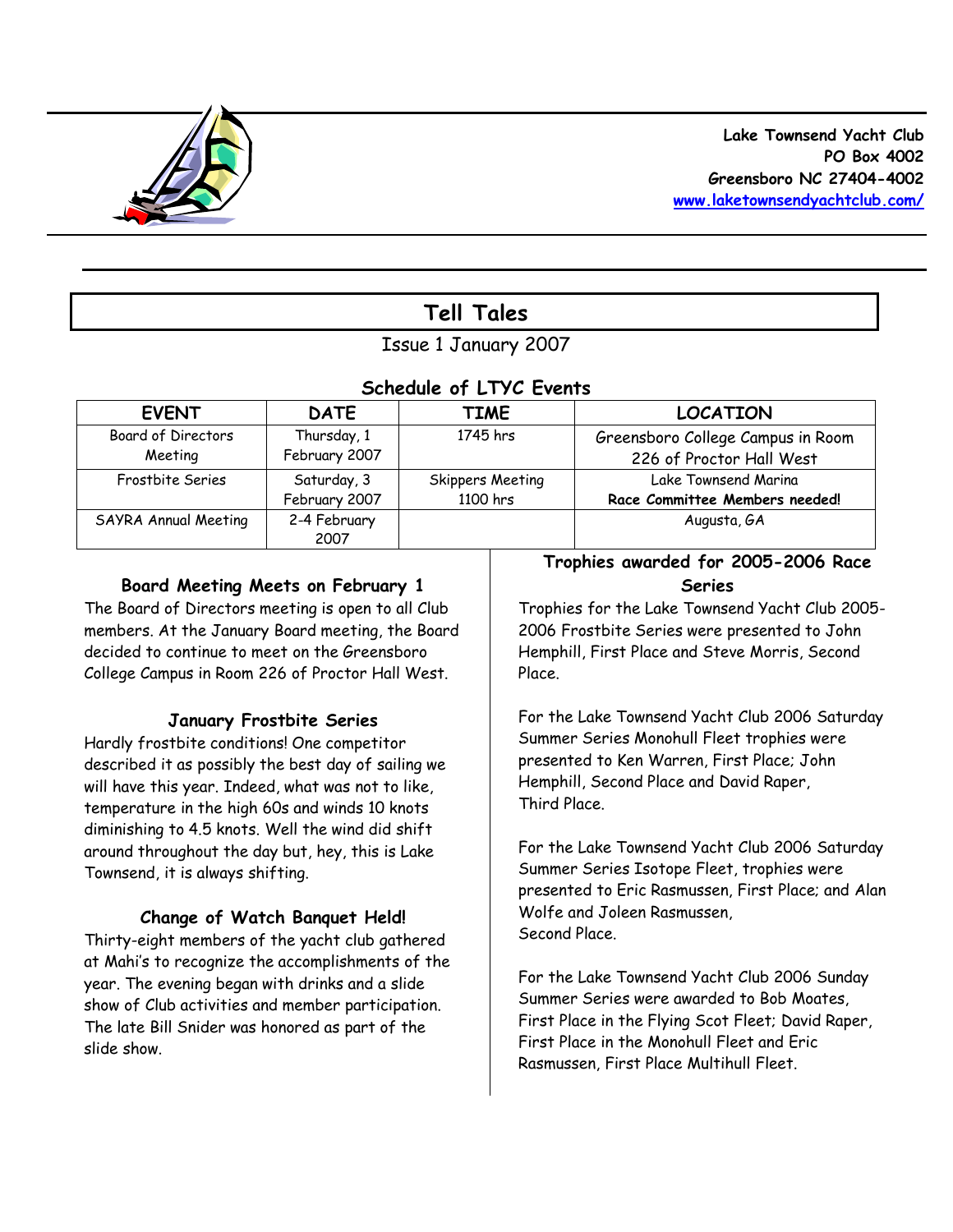Congratulations to all the trophy winners and thanks to everyone who participated.

### **Three Emeritus Memberships awarded**

*Member Emeritus* is granted by the Board of Directors to those who are current members in good standing, have been members in good standing of the corporation for more than ten (10) years, and are seventy (70) years of age or older.

Those at the banquet were asked to recognize the contribution each of these individuals has contributed to the Lake Townsend Yacht Club.

**Carol Moates** has been a member of the Lake Townsend Yacht Club since the inception of the Club. She served on the Board of Directors for more than 20 year, primarily as Board Secretary. She chaired the Annual Banquet Committee and the Mayor's Cup Regatta and taught sailing. Attending over 300 Board meetings during this time would qualify her for sainthood but we are awarding her Member Emeritus.

**Bill Byrd** has been a Club member since the early 1980s. He has been the Club's "Motor Man", rebuilding and repairing committee boat and safety boat motors. He has been a Certified US Sailing Instructor and taught Junior Sailing class. He is the best light wind sailor in the Club and is always willing to instruct fellow Club members in the art of sailing. Many of us search for just the right goose feather to use as a telltale thanks to his instruction.

**Jere Woltz** has been a member of the Club since the early 1980s. Jere was the advisor for the Sea Scout Program in the early 80s. He served on the Board as an officer and was the Commodore in 1992. He also served as treasurer and directory and newsletter editor.

He chaired the Mayor's Cup Regatta, served as its Principle Race Officer and been the local expert on sailing instructions. Jere authored the Sailing Instructors Manual. With his encouragement, the

Club has upgraded its race equipment, its fleet of boats and its radios. He built the course board for the committee boat, the flagstaffs, and had a hand in most of the equipment improvement over the past 10 years.

#### **\*\*\*\*\*\*\*\*\*\*\*\*\*\*\*\*\*\*\*\*\*\*\*\*\*\*\*\*\***

### **2007 Officers and Board**

### Officers

Commodore: George Bageant Vice Commodore: John Hemphill Rear Commodore: Starling Gunn Treasurer: David Raper Secretary:

#### Directors

| Newsletter/Directory: Bill Grossie |                    |
|------------------------------------|--------------------|
| Cruising:                          | <b>Steve Raper</b> |
| Mayor's Cup:                       | Joleen Rasmussen   |
| Junior Sailing:                    | David Duff         |
| Social Director:                   | Kim Kirsh          |
| Membership:                        | Alan Hawks         |

#### **\*\*\*\*\*\*\*\*\*\*\*\*\*\*\*\*\*\*\*\*\*\*\*\*\*\*\*\*\***

**Assistance is needed for the February Frostbite Race Committees. NO experience is necessary. Please contact John Hemphill if you are interested.** 

#### **\*\*\*\*\*\*\*\*\*\*\*\*\*\*\*\*\*\*\*\*\*\*\*\*\*\*\*\*\***

**Renew your Yacht Club membership!** Well, while you are thinking about it, renew your membership! Only \$50 and a membership form is located at on the web

http://www.laketownsendyachtclub.com/About/frm Membership.htm. or from Alan Hawks.

The Lake Townsend Yacht Club is operated through the efforts of its members. It is important for everyone to contribute his or her time as a sailing instructor, on the race committee or to coordinate and host a social event. Get involved and volunteer!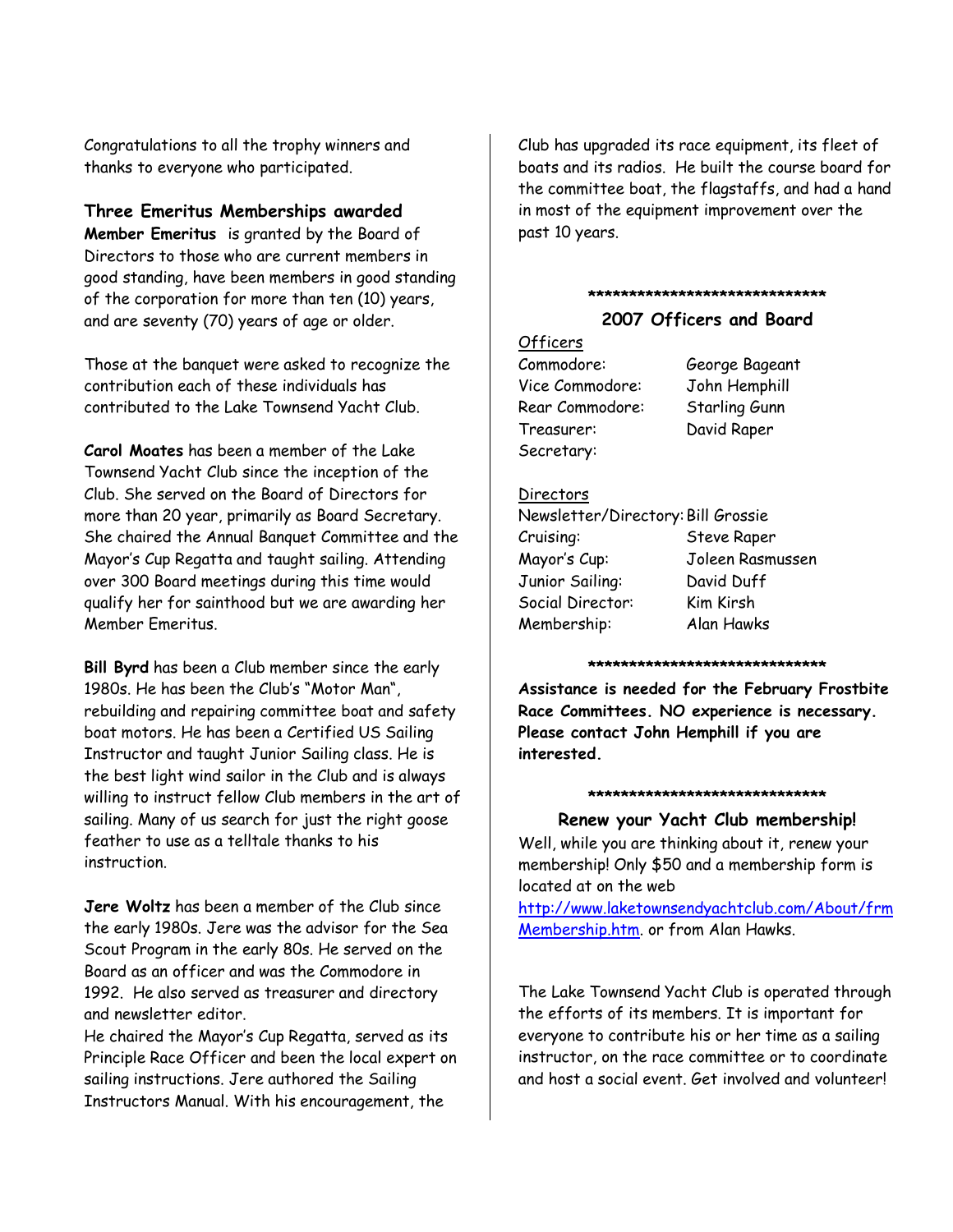#### SAILBOATSFOR SALE!

**1981 Isotope** - \$2500 with sails and a galvanized trailer. Crossbar, dolphin striker, and trampoline have been replaced and an extension added to the righting bar. Good boat for a beginning racer or someone looking to get back into racing. She won the 2005 Governor's Cup and continues to give challenge to the fleet leaders. Eric and I have owned this boat since 1998. She's gotten us hooked on Isotopes, so much so that we are upgrading to a 2006 model.

Boat specifications at http://www.intlfiberglass.com/isotope.html. Fleet Activities http://www.intlfiberglass.com/Isotope%20Nationals%202006.html Call or email if interested: 919-732-5410; joleen.rasmussen@bowebellhowell.com

**Flying Scot 2237** Douglass built in 1972. Sound hull, white with light blue deck, re-conditioned Sterling trailer with new tires and wheels, two suits of sails, plus extras, in fair condition, New equipment and rigging, \$3000 Located in Greensboro, Contact: Randy Crum 336-656-0970, rbc@triad.rr.com

**1984 Precision 16** LOA 16' 3", Beam 6" 8", includes main and jib sails, Suzuki DT outboard and trailer. Recent bearing replacement on trailer. Motivated seller \$1,900 or make offer 336 286-0299

#### **Lake Townsend Yacht Club Help Lines**

| Commodore:                          | George Bageant<br>336 629-2750 R<br>gbageant@hotmail.com                       |  |  |
|-------------------------------------|--------------------------------------------------------------------------------|--|--|
| Races/Property:<br>(Vice Commodore) | John Hemphill<br>336 632-0864 R<br><u>jmhemphill@gborocollege.edu</u>          |  |  |
| Education:<br>(Rear Commodore)      | <b>Starling Gunn</b><br>336 939-2508 R<br>qunncenter@bellsouth.net             |  |  |
| Finance:<br>(Treasurer)             | David Raper<br>336 6432-7071 R<br>Gwynedd22@bellsouth.net                      |  |  |
| Publicity/History:<br>(Secretary)   | (Vacant)                                                                       |  |  |
| Cruising:                           | <b>Steve Raper</b><br>336 288-3762 R<br>Steve.raper@greensboro-nc.gov          |  |  |
| Membership:                         | Alan Hawkes<br>336 282-8367 R<br>arhawkes@earthlink.net                        |  |  |
| :Social                             | <b>Kim Kirch</b><br>336 851-5229 R<br>kkirsh@triad.rr.com                      |  |  |
| Junior Sailing:                     | David Duff<br>336 282-7773 R<br>David.Duff@analog.com                          |  |  |
| Mayor's Cup Regatta:                | Joleen Rasmussen<br>919 732-5410 R<br>Joleen.rasmussen@bowebellhowell.com      |  |  |
| Newsletter/Directory:               | <b>Bill Grossie</b><br>336 643-1730 R                                          |  |  |
| Webmaster:                          | wgrossie@infionline.net<br><b>Steve Raper</b><br>Steve.raper@greensboro-nc.gov |  |  |
|                                     |                                                                                |  |  |